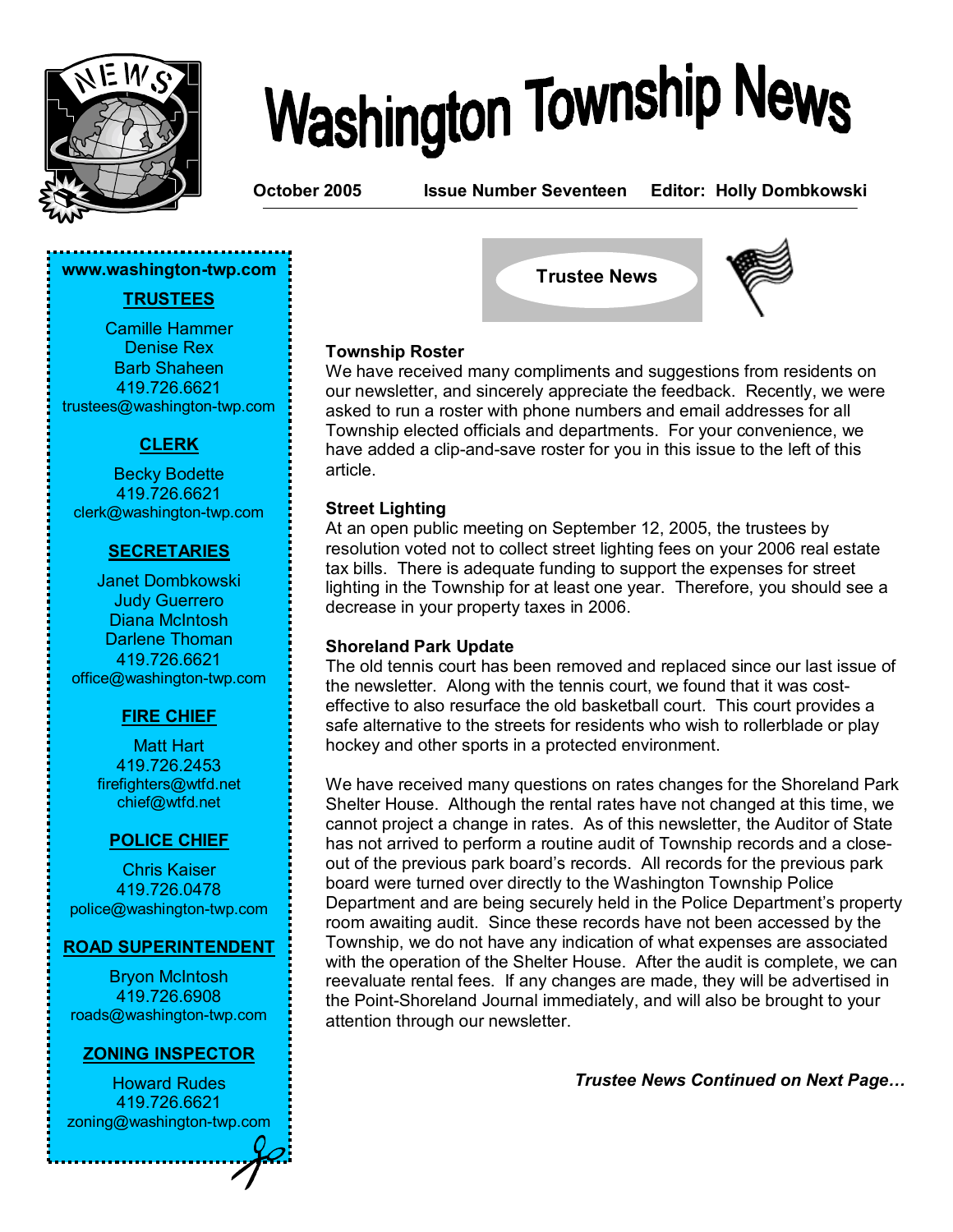#### *Trustee News Continued:*

#### **National Incident Management Systems Requirements**

*(Article below reprinted with permission from the September 2005 edition of Grassroots Clippings.)*

In order to receive 2006 preparedness funding from the Department of Homeland Security or any other federal department, all local governments must certify that they have met the following National Incident Management System (NIMS) requirements before the end of fiscal year 2005 (September 30, 2005).

First, an independent study course (IS 700), which explains the basic format and purpose of NIMS, must be completed. Local governments must also formally recognize and adopt the NIMS through establishment of legislation, executive orders, resolutions, or ordinances. A NIMS Baseline must be established using the webbased NIMS Capability Assessment Tool (NIMCAST). All governments must institutionalize the Incident Command System (ICS) for emergency management, consistent with the standards set forth by the Department of Homeland Security.

Beginning October 1, 2007, all federal preparedness assistance will be contingent upon NIMS compliance. To ensure that local governments receive this assistance, they must establish a strategic plan and time frame that will ensure full NIMS compliance by the September 30, 2006 deadline.

*Your Township elected officials ñ Barb Shaheen, Denise Rex, Camille Hammer and Becky Bodette are NIMS certified. All Township employees, Fire, Police, Roads and Administrative Secretaries are NIMS certified in the ìIS 700.î Also, the trustees voted unanimously by resolution to adopt NIMS in August 2005.* 

#### **Proposed spending limitation amendment to Ohio Constitution is wrong for Ohio**

*(Article below reprinted with permission from the September 2005 edition of Grassroots Clippings.)*

The devil is in the details. How often have we heard that phrase? Once Ohioans know more about the proposed ìTABORî or ìTaxpayers Bill of Rightsî they too, will realize that the details of this complex proposal are far more harmful than helpful to our state.

The TABOR is a proposed amendment to the Ohio Constitution designed to severely limit expenditures, through an unworkable budget formula, at both the state and local government level. Some Ohioans may have heard this referred to as "TEL" the Tax and Expenditure Limitation amendment. It will likely be on the statewide ballot November 2006.

Townships should be concerned especially with TABORís impact on local government. The budget formula proposed by TABOR would severely limit the ability of state and local government to adequately fund essential services including public safety, transportation needs, education and healthcare.

Fortunately, we can look to Colorado for guidance on this issue. The Ohio TABOR proposal is nearly identical to the Colorado TABOR that has been in place for 12 years and it is a proven failure. In fact, Colorado has experienced so many setbacks in essential services such as education, healthcare, road construction and maintenance, economic development and more, the Governor and other lawmakers are asking voters to approve referenda that would place a five-year moratorium on TABOR.

Secretary of State Ken Blackwell is leading the campaign to place the TABOR on the November 2006 ballot. On August 10 the Secretaryís campaign committee filed 497,000 signatures with the Secretary of Stateís office for counting before being sent to county boards of elections for validation. Should the necessary 44 county boards of elections validate the required Constitutional percentage and all county boards validate a total of 335,000 signatures, the TABOR will be voted on by Ohioans in November of 2006.

Visit www.ohiosfuture.org to learn more about why this proposed amendment is a bad idea for Ohio. The above website provides more details as well as information about the important work that is going on to defeat this issue.

*The Ohio Township Association is working with other local government organizations to educate Ohioans about the financial*  problems a TABOR would cause schools and local governments. Not only are we helping to defeat the TABOR should it get *on the 2006 November ballot, but we are also working to stop the proposal from even making it to the ballot. Please look for more information in future issues of the* Ohio Township News *or in the Grassroots Newsletter.*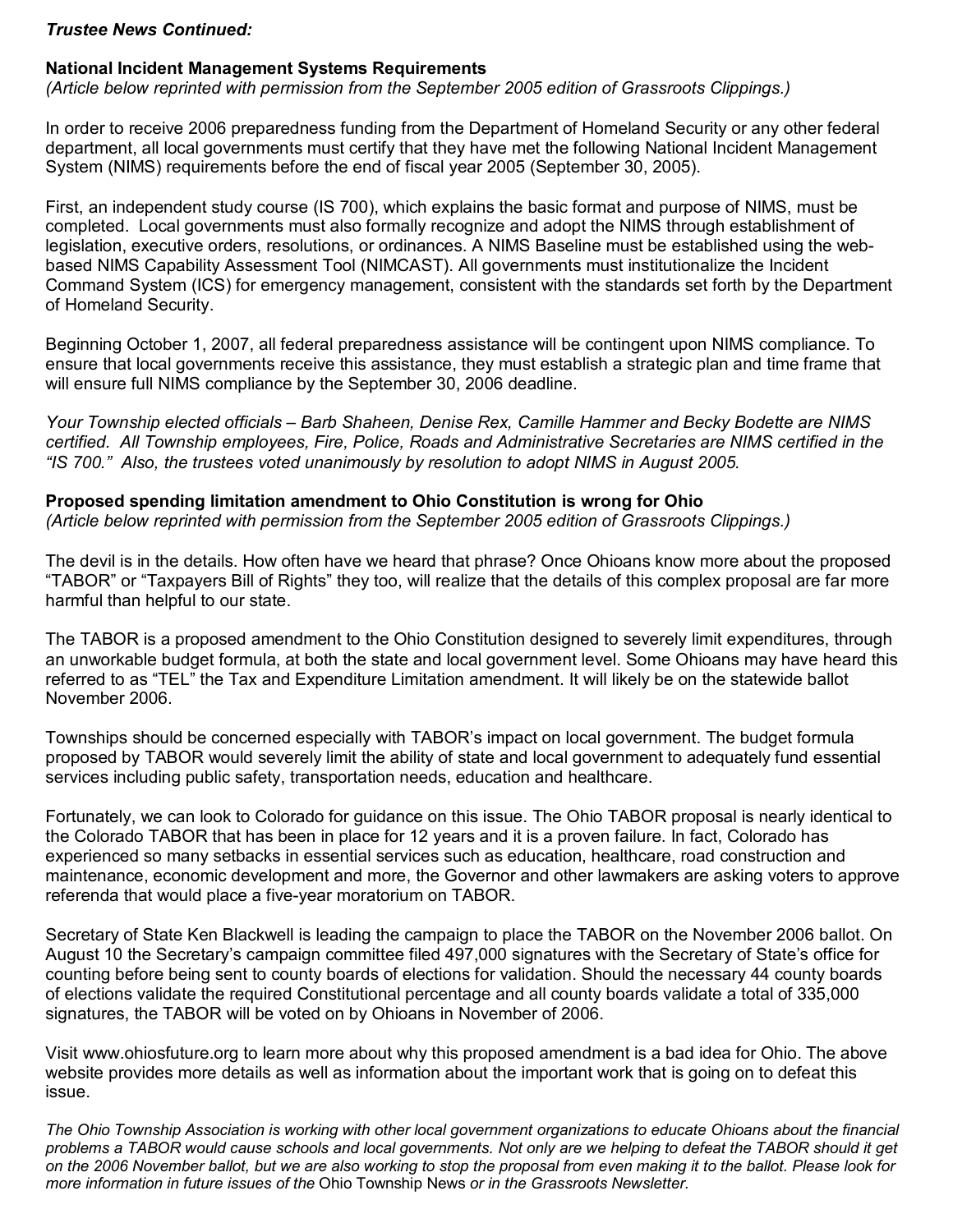

#### **Road Projects**

We are pleased to announce that our major road project for the year has been completed. All of the curbs and pavement in the Fullers Northpointe neighborhood have been replaced, and the streets are looking great. We would like to thank all of the residents for their patience and cooperation during this project.

On a related note, the Summit Street bridge project is on target to be completed by November 1, 2005.

#### **Tree Trimming**

You may have noticed that we have started our tree trimming project. Our goal is to remove the low-hanging limbs in the street that could cause damage to vehicles, and to remove sight obstructions from around corners. This project is not connected with the trimming that is being done by Penn-Line. They are under contract with Toledo Edison and are trimming trees that are obstructing power lines.

#### **Leaf Pick-Up**

Fall is here, and it will soon be time for leaf pick-up! Last year, we collected almost triple the number of loads from previous years, and expect to see an increase again this season. We would greatly appreciate it if you kept the following guidelines in mind if you wish to take advantage of this service:

- Please rake your leaves to the curb, but not out into the street itself. Piles of leaves in the road can create a hazard for drivers.
- • If you have a loose stone driveway, please put the leaves in a pile to the side of it, as the stones can damage the equipment we use. Grass and tree clippings can also cause damage, so please do not include them in your leaf piles.

#### **Friendly Reminders**

Just a couple of ways you can contribute to keeping your township clean and safe!

#### *Sewers*

- Remember that the sewer grates along the streets are to collect rain water only! These sewers lead directly to our waterways, and it is important that we do whatever we can to protect these valuable natural resources.
- Also, debris in these sewer lines can cause back-ups during heavy rains, and this leads to basement flooding and other unpleasant consequences.

*Snow – (It hardly seems like something we want to think about now, but it's coming!)* 

- Please remember not to park your cars in the street when snowfall is expected to accumulate more than 2î. We work hard to keep the township streets clear in the winter, and this will allow us to plow more safely and efficiently.
- Please do not shovel or blow into the streets, as this creates a hazard for drivers. Ice tends to develop under the weight of large piles of snow, creating slippery spots on the road that take a long time to disappear.
- A helpful tip: When shoveling, place your snow pile to the left side of your driveway (looking at your house from the street). This way, the plow will push any excess snow into your yard  $-$  not into the middle of your freshly cleaned driveway.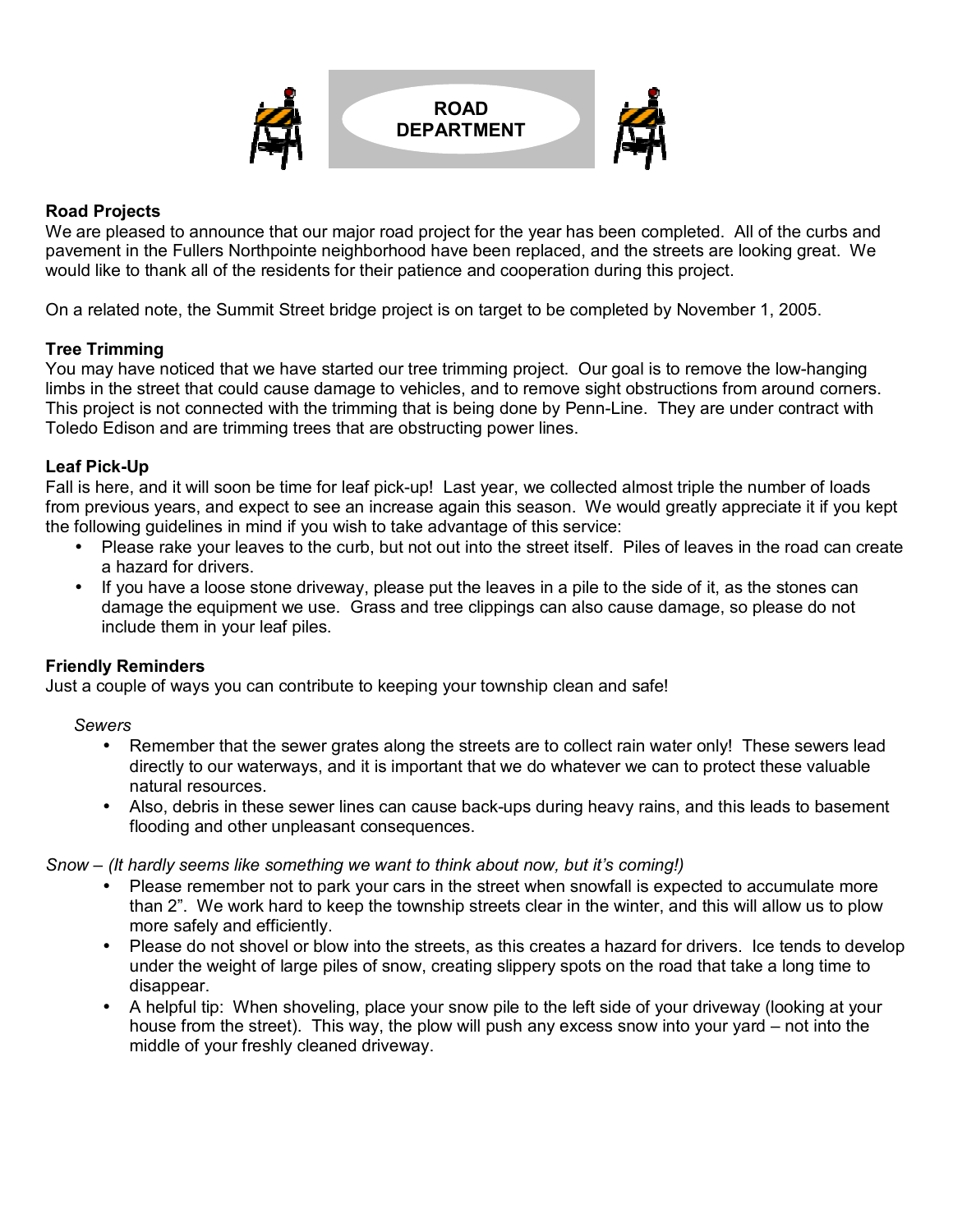

**FIRE and RESCUE NEWS**



#### **Candle Safety**

#### *Candles may lift our spirits, but they can easily result in disaster.*

All too often, fatal fires caused by candles make headlines. Recently in Massachusetts, two children died after a candle ignited a plastic bathtub. During Hurricane Floyd, two Maryland boys died when a child dropped a lit candle on his bed. In Pennsylvania, unlawful tenants using a candle started a fire that killed four people.

According to the most recent National Fire Protection Association (NFPA) data, home candle fires killed 190 people and caused more than a quarter million dollars in property damage in 2001. Candles started more home fires that year than at any point since 1980, the first year that data on this subject was made available. Why are we seeing so many candle fires? The biggest reason is that the popularity of candles is soaring. Americans are spending \$2 billion on candles ever year, and you can now find candles in 7 out of 10 homes across the country. To meet consumer demands, a typical candle manufacturer produces  $1,000 - 2,000$ specific varieties of candles!

The loss of life and property from candle fires is staggering, but there is much you can do to protect yourself and your loved ones. Used safely, candles can fill our homes with fragrance and create a calming and welcoming atmosphere. They add a glow to the holidays and are often an important part of religious observances. When using candles in your home, please follow this safety advice:

- Never leave a burning candle unattended
- Place candles on stable furniture and in sturdy holders that will catch dripping wax
- If the power goes out, use flashlights for illumination instead of candles. (Keep fresh batteries on hand for such emergencies.)
- Keep candles away from anything that can catch fire
- Never place lit candles in windows, where they could easily ignite blinds or curtains
- Place candles where they won't be knocked over by children or pets
- Don't allow children or teens to have candles in their bedrooms
- Ask questions about the candles and candle holders you buy. There are new standards that major suppliers follow to make sure that these items will not break, tip over or otherwise malfunction during use.
- Extinguish candles carefully, using a long-handled candle snuffer or a soft, directed breath. Be careful not to splatter wax when extinguishing.

This year, our department is joining forces with the NFPA during Fire Prevention Week ("Use Candles with Care" – When You Go Out, Blow Out!" – October 9-15, 2005) to raise awareness of the causes of home fires and the steps people can take to avoid them. As an added bonus, our Fire Prevention Officer will be providing a special Home Fire Safety Program for all children at Shoreland School. Be sure to ask your children what they have learned, and get them involved in your family's fire safety planning.

Candle safety is one of our top priorities here in Washington Township, during Fire Prevention Week and all year long. Please remember that if you use candles in your home, "candle with care."

Yours in Fire Safety, Chief Matthew J. Hart Washington Township Fire Department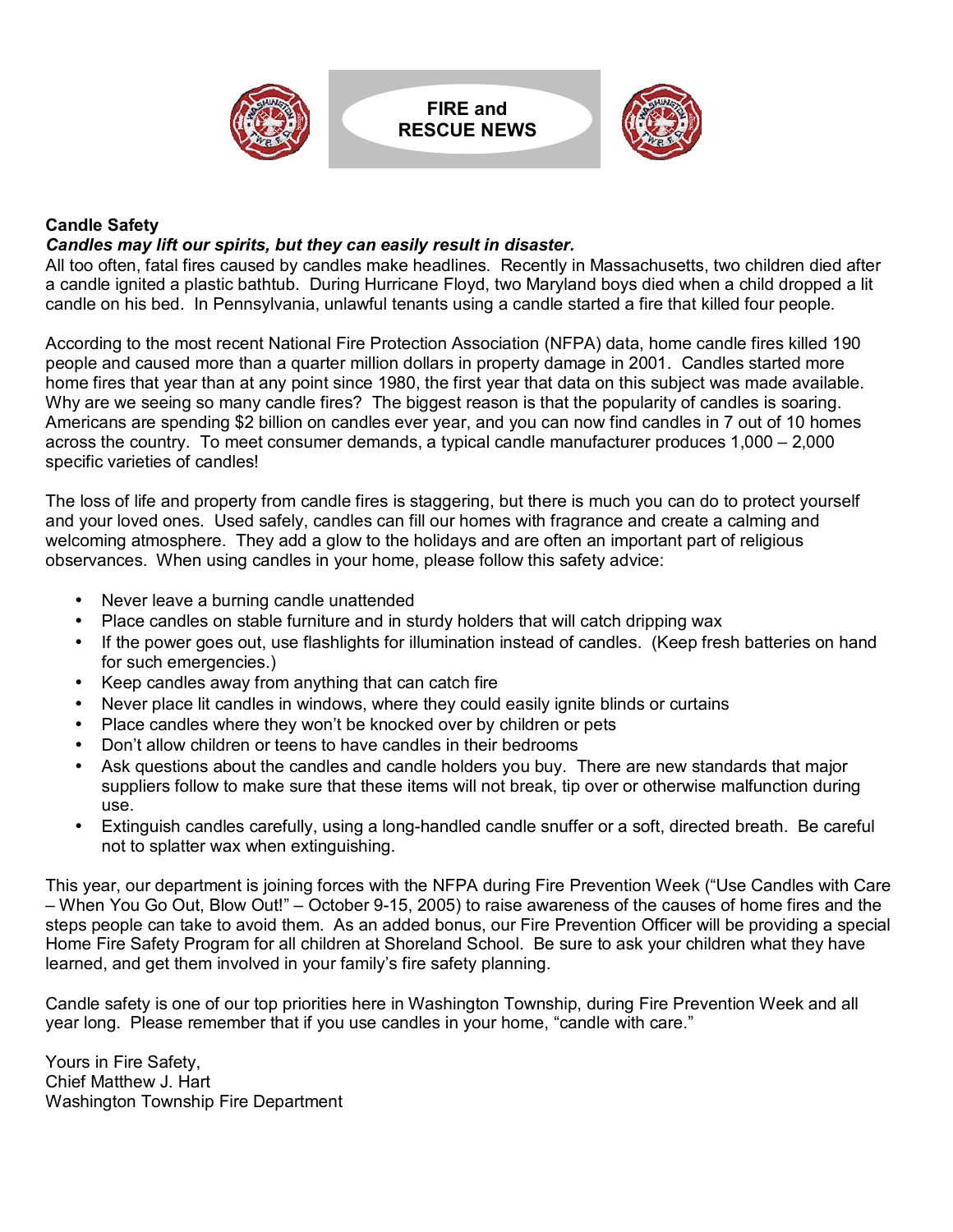

#### **Theft from Automobiles**

On Wednesday, September 14<sup>th</sup>, the Police Department investigated over 25 reports of theft from parked vehicles. These incidents occurred in the Andover, Gibson, Strotz, David, Susan Lane and Lemon Creek area. The rash continued the following weekend with more vehicles broken into on Shoreland, Randon and Capri, as well as Pine Ridge and Cypress Lane. In most cases, CD's, CD players and loose change were taken. Several vehicles were damaged by having their windows smashed or pried open.

#### **WE ARE ASKING ANYONE WITH INFORMATION REGARDING THESE THEFTS TO CONTACT THE WASHINGTON TOWNSHIP POLICE DEPARTMENT. YOU MAY REMAIN ANONYMOUS, AND MAY QUALIFY FOR A CASH REWARD.**

#### **Tips for Protecting Your Vehicle**

While no plan is 100% foolproof, there are steps you can take to protect yourself and your valuables.

- Park in a well-lit location. Consider installing lights with motion-detectors to illuminate your driveway at night.
- Don't leave valuables in your car things like CD's, laptop computers and loose change left in plain sight are like an open invitation to would-be thieves.
- When you go shopping, we recommend that you wait to place your packages in your vehicle until you are ready to leave the shopping center. Try to avoid making multiple trips to your vehicle.

#### **AGAIN, IF YOU SEE SUSPICIOUS ACTIVITY, CALL 9-1-1 IMMEDIATELY!**

#### **Curfews and Kids**

While the Township does not have a curfew like the City of Toledo does, the Ohio Revised Code provides time limits as to what is defined as "reasonable" when it comes to minors being out late at night. Because of this, the Township mirrors the City of Toledo's curfew guidelines. If you see kids in the streets late at night, we encourage you to call 911 and let us know. We will determine whether or not they need to be taken home, and provide them with transportation if necessary.

#### **Halloween Time**

As of this printing, Halloween Trick-or-Treat will take place in Washington Township on Monday, October 31<sup>st</sup> from 6:00PM to 8:00PM. Free candy inspections will be available at the Washington Township Fire Station (2469 Shoreland Avenue) from 6:00PM until approximately 8:30PM. The Police Department will be out in force on bicycles and in marked cars during the "witching hours." Please be EXTRA careful while driving in and around the neighborhoods during this time. We strongly urge parents to review safety guidelines and "stranger danger" points with their children before trick-or-treating.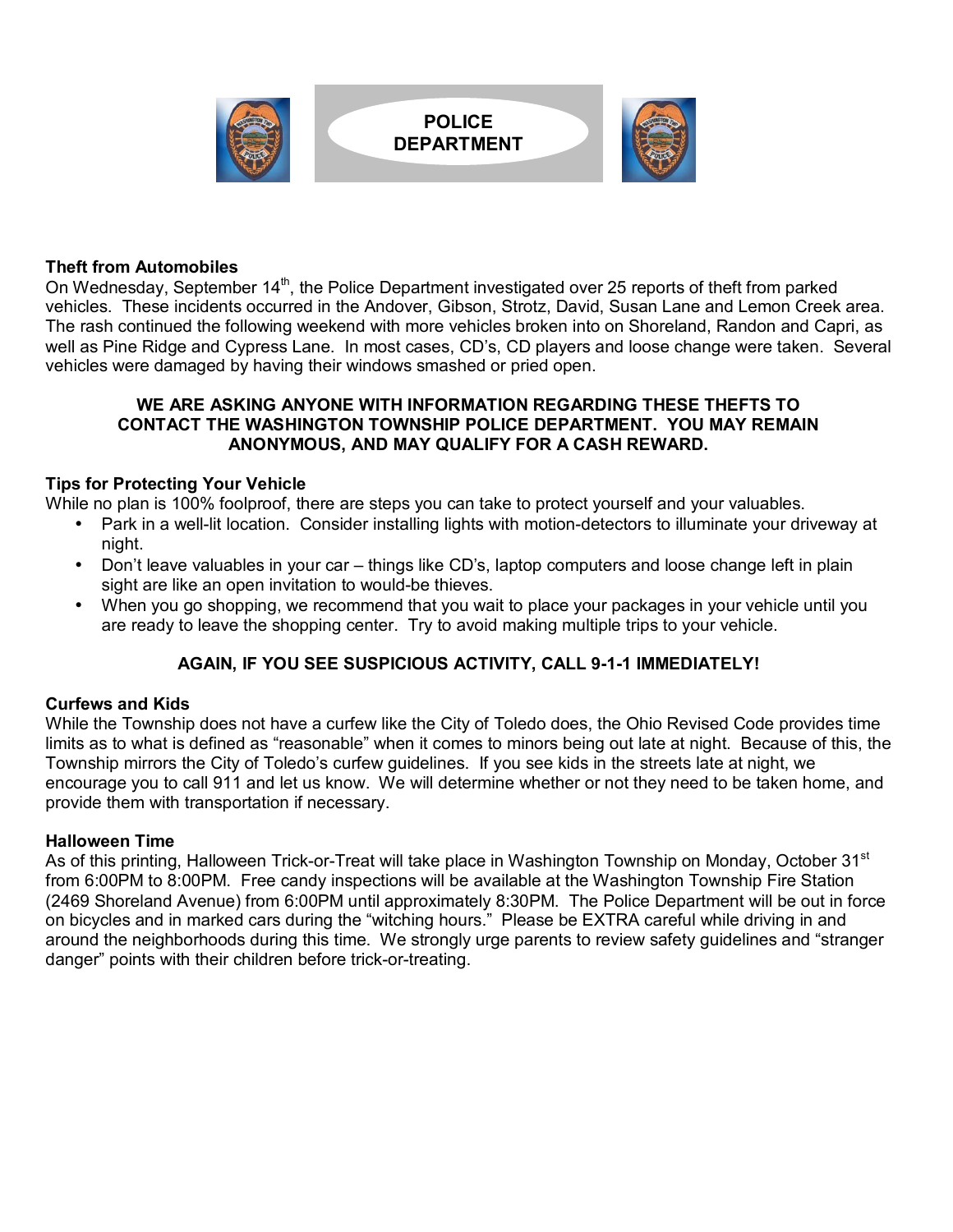#### **Reminder to Residents**

Reprinted from the Washington Township Zoning Resolution, Section 1320:

#### **PARKING AND STORING OF BOATS, RECREATIONAL VEHICLES, UTILITY EQUIPMENT AND MOBILE HOMES**

**Parking or Storing of boats, Recreational vehicles and Utility Equipment:** Any owner of boats, recreational vehicles and utility equipment may park or store such equipment in an "R" Residential District subject to the following conditions:

- a) Boats, recreational vehicles and utility equipment, shall not have fixed connections to electricity, water, gas or sanitary sewer facilities, and at no time shall this equipment be used for living or housekeeping purposes or any business conducted in connection therewith while such equipment is stored or parked.
- b) No boats, recreational vehicles or utility equipment shall be parked or stored in a front yard
- c) Boats, recreational vehicles and utility equipment may be parked or stored in a side yard or rear yard but shall not be located nearer than three (3') feet from the front line of the main building, a minimum of three  $(3')$  feet from any side lot line and a minimum of six  $(6')$  feet from a rear lot line. This requirement shall apply to both frontages on a corner lot.
- d) A total of two (2) boats, recreational vehicles or utility equipment, single or in combination, per dwelling shall be parked or stored on a lot.
- e) All boats, recreational vehicles and utility equipment shall be kept in good repair and operating order and have a current state license and registration, in the name of the resident of the lot on which the recreational equipment is located.
- f) Boats, recreational vehicles and utility equipment may be parked anywhere on the premises for loading and unloading purposes for a period of not more than 72 hours. The Zoning Inspector may grant an extension of time.

**Parking of Storing of Mobile Homes, Manufactured Homes (Not Permanently Sited), or House Trailers:** Parking of a mobile home, manufactured home (Not permanently sited), or house trailer outside a Manufactured Home Park on any residential district for 72 hours or a longer period of time shall be prohibited. Such vehicles may be stored in an enclosed garage or other accessory building, provided that in all cases no living quarters shall be maintained or any business conducted in connection therewith while such vehicle is stored or parked. The parking of the aforementioned vehicles for less than 72 hours outside of an enclosed garage or other accessory building shall be permissible only after the Zoning Inspector has been notified of such intention.